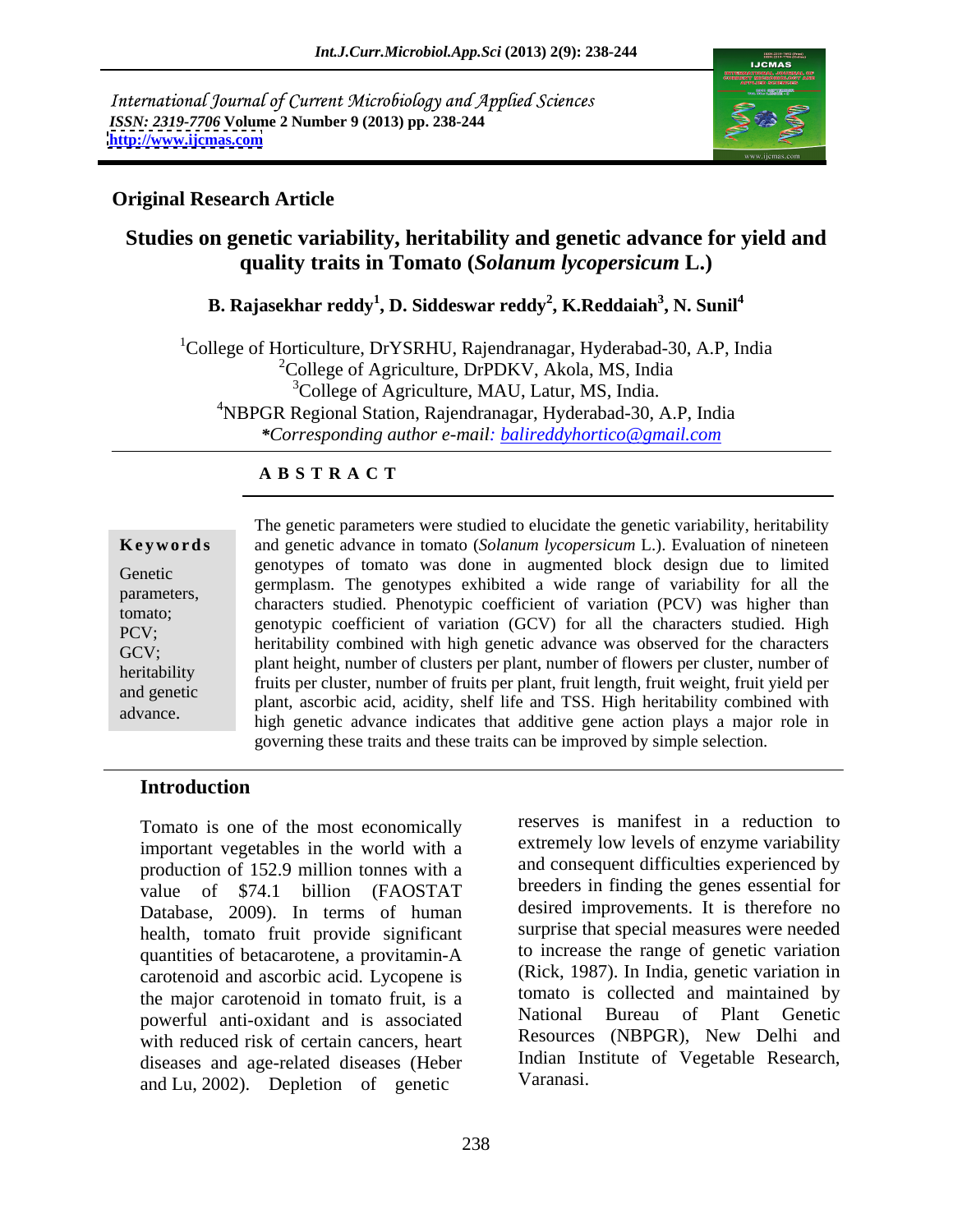genotypes consisting of sixteen exotic length. Moderate PCV and low GCV was Vikas, Marutham and Punjab Chhauhara. block design due to limited germplasm and days to last fruit harvest. The PCV spacing of 60cm between row-to-row and recorded based on the NBPGR descriptor for tomato. The analysis is done using the characters suggested their relative WINDOSTAT software program.

The mean performance of all the 19 genotypes of the tomato were recorded (Table 1). Analysis of variance (Table 2) showed significant variation among the genotypes for all the characters studied except days to first fruit harvest and days to first fruit harvest, Kumari et al. to fast fruit harvest for varieties mean sum<br>of squares (VMSS). Estimates of different<br> $\lambda_{\text{max}}$ ,  $\lambda_{\text{max}}$ ,  $\lambda_{\text{max}}$ ,  $\lambda_{\text{max}}$ , (2000), and Singh (2000), for statistical and genetic parameters like mean, genotypic coefficient of variation (GCV) and phenotypic coefficient of variation (PCV), heritability, genetic advance as percent mean are presented

PCV and GCV were higher (>20) for number of clusters per plant, number of been observed for plant height, days to fruits per plant, fruit weight, fruit yield, acidity and shelf life which suggested plant, number of flowers per cluster, days greater phenotypic and genotypic to first fruit set, number of fruits per variability among the accessions and cluster, number of fruits per plant, fruit sensitiveness of the attributes for making further improvement by selection. High

**Materials and Methods** PCV (>20) and moderate GCV (10-20) The experiment has been carried out at branches per plant, ascorbic acid and TSS. National Bureau of Plant Genetic PCV and GCV were moderate for plant Resources (NBPGR) Regional Station, height, number of flowers per cluster, Hyderabad with nineteen tomato number of fruits per cluster and fruit collections and three varieties *viz*., Arka observed for fruit width. PCV and GCV The experiment was laid out in augmented to first fruit set, days to first fruit harvest with the three varieties as checks. The was higher than GCV for all the characters field is divided into eight blocks with each studied indicating environmental factors block containing two exotic collections influencing their expression. The PCV was and three check varieties. Each genotype is higher than the respective GCV for all the planted in a single row of 4m length at a traits denoting environmental factors 50cm between plant-to-plant. The data is degree or other. Narrow difference resistance to environmental alteration. **Results and Discussion** *et al*. (2009) for plant height, Kumar and to last fruit harvest for varieties mean sum  $(2007)$  for number of fruits per cluster was observed for number of primary length. Moderate PCV and low GCV was were low for days to 50% flowering, days and days to last fruit harvest. The PCV influencing their expression to some between PCV and GCV for all the characters suggested their relative resistance to environmental alteration. The results are in accordance with the Ara Thakur (2007) for number of primary branches per plant, Singh (2005) for days to 50% flowering, Arunkumar and Veeraragavathatham (2005) for number of clusters per plant, Singh *et al*. (2000) for days to first fruit set, Ara *et al*. (2009) for days to first fruit harvest, Kumari *et al*. (2007) for number of fruits per cluster, Ara *et al*. (2009) and Singh (2009) for number of fruits per plant, acidity and TSS, Ara *et al.* (2009), Singh (2009) and Prema *et al*. (2011) for fruit yield.

(Table 3). from 36.60 for days to last fruit harvest to The heritability in broad sense ranged 99.70 for number of fruits per cluster. Higher values of heritability (>60) has 50% flowering, number of clusters per length, fruit weight, fruit yield, ascorbic acid, acidity and shelf life.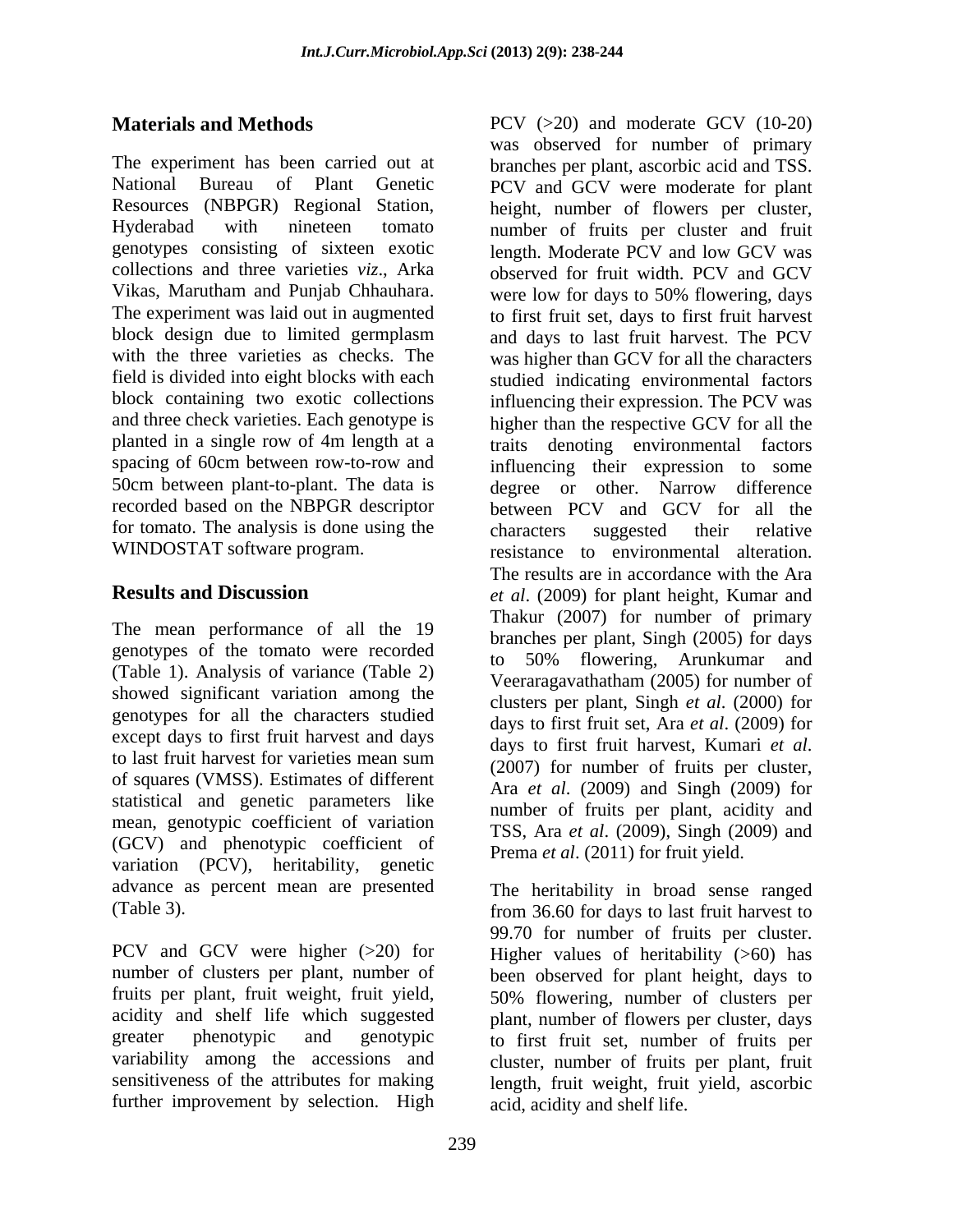| <b>Characters</b>                               |               |                |        |         |                                           |  |                                                         |       |
|-------------------------------------------------|---------------|----------------|--------|---------|-------------------------------------------|--|---------------------------------------------------------|-------|
| EC677040   85.958   13.146                      |               |                | 51.667 | 14.521  |                                           |  | 6.846   57.250   97.833   136.667                       | 4.729 |
| EC677079   84.958   10.146                      |               |                | 41.667 | 23.521  |                                           |  | 7.146   47.250   91.833   136.667   5.029               |       |
| EC677058 93.625 14.146                          |               |                | 42.667 | 6.287   |                                           |  | 5.146   48.917   88.167   136.667                       | 3.496 |
| $\vert$ EC677051   85.625                       |               | 16.646         | 40.667 | 15.288  |                                           |  | $6.446 \mid 46.917 \mid 80.167 \mid 126.667 \mid$       | 4.796 |
| EC677063 67.958 18.479                          |               |                | 40.000 | 10.387  |                                           |  | 4.946   50.917   97.833   145.667   4.696               |       |
| EC676793   129.958   19.479                     |               |                | 39.000 | 7.187   |                                           |  | 7.346   40.917   78.833   131.667   5.196               |       |
| EC676790   74.625   13.813                      |               |                | 38.333 | 27.321  |                                           |  | 5.512   40.917   82.833   129.000   3.196               |       |
| $\vert$ EC676816   92.625   16.813              |               |                | 39.333 | 6.121   |                                           |  | $6.313 \mid 40.917 \mid 95.833 \mid 135.000 \mid 3.796$ |       |
| EC671598 91.125 16.479                          |               |                | 45.000 | 16.788  |                                           |  | 4.912   52.250   95.500   127.333   6.196               |       |
| EC677204   138.125   19.979                     |               |                | 43.000 | 6.088   |                                           |  | $6.412$   49.250   95.500   138.333   3.596             |       |
| EC671593   106.125   13.646                     |               |                | 40.000 | 6.888 1 |                                           |  | 4.912   42.583   87.167   141.667   3.196               |       |
| EC677206   93.125   16.646                      |               |                | 41.000 | 4.888 1 |                                           |  | $6.612$   45.583   96.167   116.667   2.796             |       |
| EC671592   66.958   11.146                      |               |                | 42.000 | 7.554   |                                           |  | 4.912   48.917   91.500   147.333   3.196               |       |
| EC671599 74.958 10.146                          |               |                | 45.000 | 3.554   | 5.912   51.917   91.500   137.333   3.996 |  |                                                         |       |
| $\vert$ EC677203 $\vert$ 124.625 $\vert$ 20.646 |               |                | 44.333 | 5.454   |                                           |  | 7.213   48.250   98.167   134.667   4.196               |       |
| $\vert$ EC677202 $\vert$ 132.625 $\vert$ 30.146 |               |                | 35.333 | 8.654   |                                           |  | $6.912$   41.250   96.167   117.667   6.596             |       |
| Arka Vikas   70.875                             |               | 14.250         | 38.000 | 24.538  |                                           |  | 5.487   41.125   74.125   139.250                       | 3.613 |
| Marutham   107.125   20.563                     |               |                | 34.000 | 25.463  |                                           |  | 6.887   39.625   77.625   128.625   4.787               |       |
| Punjab<br>$\vert$ Chhauhara $\vert$ 100.875     |               | 18.625         | 34.000 | 25.862  |                                           |  | 8.363   39.000   79.750   130.125   6.388               |       |
| Mean                                            | 95.888 16.576 |                | 40.789 | 12.966  |                                           |  | $6.223$   45.987   89.289   133.526   4.394             |       |
| Std. Dev.   22.209   4.690                      |               |                | 4.212  | 8.400   | $1.008$ 5.192 8.002 8.126 1.133           |  |                                                         |       |
| Std. Error                                      |               | 5.095 1.076    | 0.966  |         | $1.927$ 0.231 1.191 1.836                 |  | $1.864$ 0.260                                           |       |
| C. V. %                                         |               | 23.161 28.297  | 10.327 |         | 64.785 16.205 11.290 8.962 6.085 25.784   |  |                                                         |       |
| Lowest                                          |               | 66.958 10.146  | 34.000 |         | $3.554$ 4.912 39.000 74.125 116.667 2.796 |  |                                                         |       |
| Highest                                         |               | 138.125 30.146 | 51.667 |         | 27.321 8.363 57.250 98.167 147.333        |  |                                                         | 6.596 |

**Table.1** Mean performance of the 19 tomato genotypes for studied eighteen characters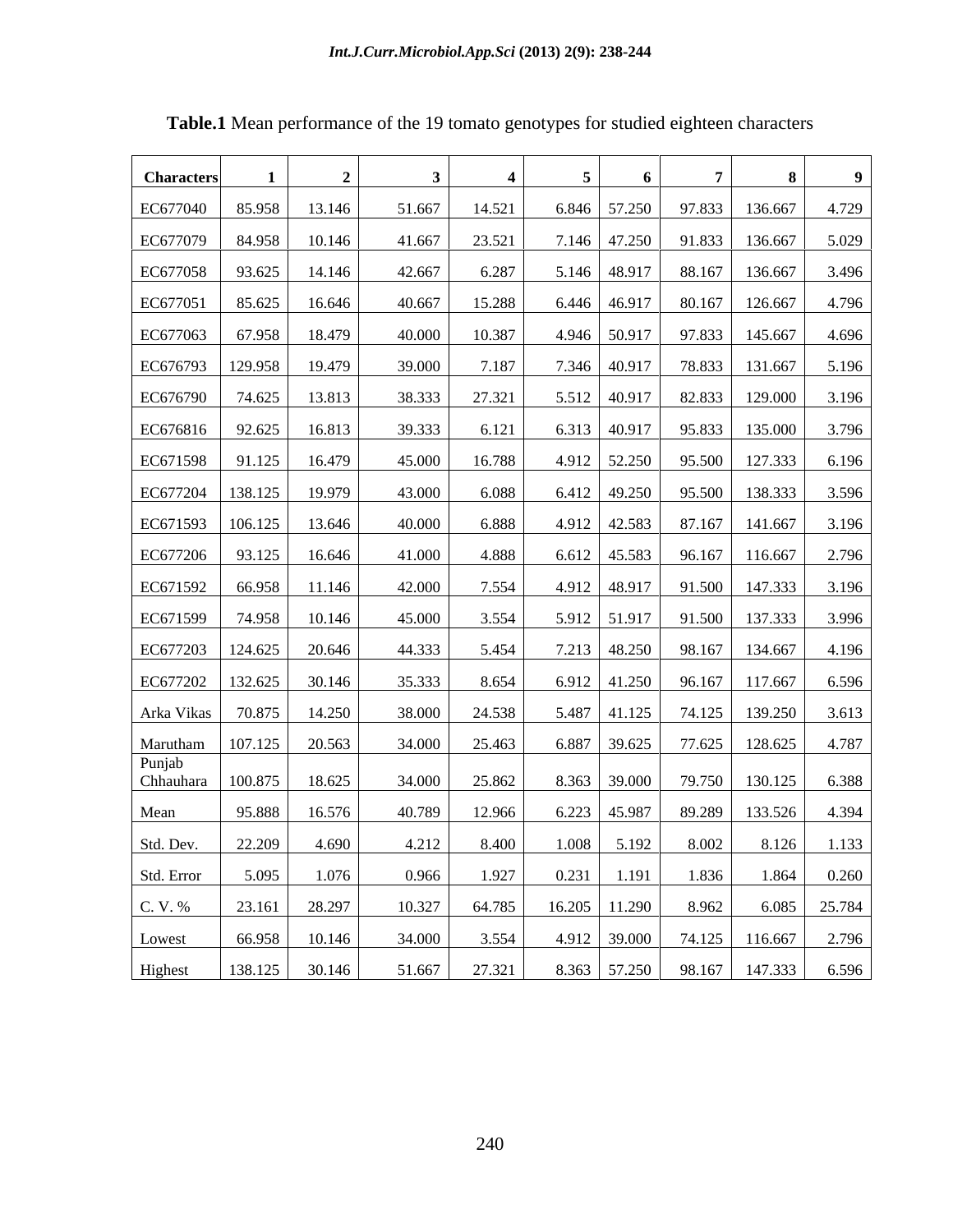| Table 1 Contd |  |  |  |
|---------------|--|--|--|
|---------------|--|--|--|

| <b>Characters</b>   | 10     | 11     | -12    | 13            | 14     | 15     | -16         | 17     | <b>18</b>             |
|---------------------|--------|--------|--------|---------------|--------|--------|-------------|--------|-----------------------|
| EC677040            | 69.188 | 5.238  | 4.558  | 101.833       | 1.154  | 24.267 | 0.379       | 6.287  | 27.167                |
| EC677079            | 49.188 | 4.438  | 3.458  | 49.333        | 1.554  | 18.667 | 0.179       |        | 5.287 26.167          |
| EC677058            | 39.521 | 3.604  | 2.425  | 23.500        | 0.521  | 24.667 | 0.313       |        | 6.387 32.833          |
| EC677051            | 65.521 | 3.704  | 2.225  | 27.500        | 0.821  | 34.467 | 0.213       |        | 8.587 25.833          |
| EC677063            | 55.021 | 6.704  | 3.325  | 69.167        | 1.021  | 27.200 | 0.213       | 3.787  | 29.500                |
| EC676793            | 37.021 | 6.204  | 4.025  | 95.667        | 1.421  | 13.200 | 0.213       |        | 3.387 20.500          |
| EC676790            | 35.854 | 5.938  | 3.458  | 72.000        | 2.087  | 34.467 | 0.313       | 4.921  | 7.167                 |
| EC676816            | 34.854 | 5.438  | 3.458  | 79.000        | 1.487  | 28.867 | 0.313       |        | 5.321 34.167          |
| EC671598            | 74.188 | 4.638  | 3.625  | 59.667        | 1.154  | 14.733 | 0.279       |        | 6.354 34.500          |
| EC677204            | 11.188 | 3.537  | 2.825  | 34.667        | 0.154  | 25.933 | 0.879       |        | 10.354 27.500         |
| EC671593            | 27.521 | 4.671  | 2.358  | 31.333        | 0.521  | 10.867 | 0.313       |        | 5.154 24.500          |
| EC677206            | 66.521 | 5.871  | 4.458  | 102.333       | 2.721  | 24.067 | 0.313       |        | 5.254 18.500          |
| EC671592            | 18.688 | 3.771  |        |               |        |        |             |        |                       |
|                     |        |        | 4.325  | 77.000        | 0.188  | 16.133 | 0.412       |        | 5.987 25.167          |
| EC671599            | 19.688 | 5.371  | 3.225  | 77.000        | 0.013  | 24.133 | 0.412       |        | 5.787 34.167          |
| EC677203            | 39.521 | 4.838  | 4.225  | 81.000        | 2.254  | 29.067 | 0.379       |        | 6.021 23.167          |
| EC677202            | 35.521 | 4.338  | 3.625  | 54.000        | 1.154  | 37.467 | 0.279       |        | 7.221 12.167          |
| Arka Vikas          | 55.313 | 3.463  | 3.725  | 52.000        | 1.712  | 22.975 | 0.300       |        | 5.200 14.000          |
| Marutham            | 66.375 | 3.387  | 3.162  | 35.750        | 1.813  | 24.900 | 0.450       |        | 5.513 17.875          |
| Punjab<br>Chhauhara | 52.875 | 4.363  | 3.487  | 60.250        | 1.337  | 27.125 | 0.388       |        | 5.650 14.625          |
| Mean                | 44.924 | 4.711  | 3.472  | 62.263        | 1.214  | 24.379 | 0.344       |        | 5.919 23.658          |
| Std. Dev.           | 18.628 | 1.013  | 0.681  | 24.697        | 0.738  | 7.221  | 0.150       | 1.555  | 7.982                 |
| Std. Error          | 4.274  | 0.232  | 0.156  | 5.666         | 0.169  | 1.657  | 0.034       | 0.357  | 1.831                 |
| C. V. %             | 41.466 | 21.496 | 19.619 | 39.666        | 60.837 | 29.619 | 43.634      | 26.279 | 33.741                |
| Lowest              | 11.188 | 3.387  | 2.225  | 23.500        | 0.013  | 10.867 | 0.179 3.387 |        | 7.167                 |
| Highest             | 74.188 | 6.704  |        | 4.558 102.333 | 2.721  | 37.467 |             |        | $0.879$ 10.354 34.500 |
|                     |        |        |        |               |        |        |             |        |                       |

**Note:** 1. Plant height; 2. Number of primary branches per plant; 3. Days to 50% flowering; 4. Number of clusters per plant; 5. Number of flowers per cluster;6. Days to first fruit set; 7. Days to first fruit harvest; 8. Days to last fruit harvest; 9. Number of fruits per cluster; 10. Number of fruits per plant; 11. Fruit length (cm); 12. Fruit width (cm); 13. Fruit weight (g); 14. Fruit yield (Kg/plant); 15. Ascorbic acid (mg/100g); 16. Acidity (%); 17. TSS (ºBrix); 18. Shelf life (days)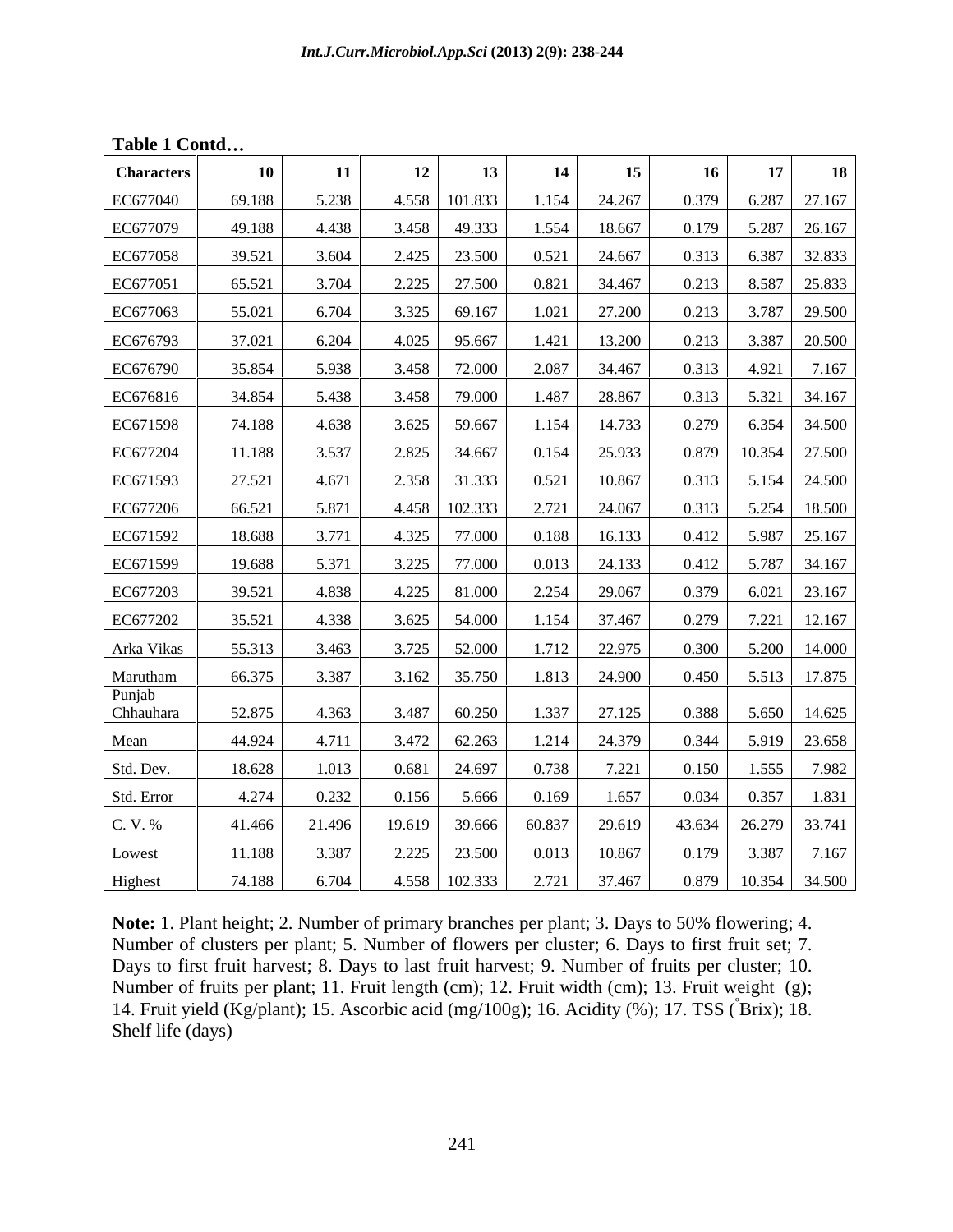| <b>Character</b>                                                                         | <b>Block MSS</b> | <b>Check MSS</b> | Varieties MSS   EMSS |         |
|------------------------------------------------------------------------------------------|------------------|------------------|----------------------|---------|
| Plant height (cm)                                                                        | 648.8800         | 3004.1700***     | 685.4600***          | 84.0700 |
| Number of primary branches                                                               | 25.1100          | 83.6600***       | 26.8600**            | 6.9200  |
| Days to 50% flowering                                                                    | 3.4200           | 42.6700***       | 12.0300***           | 0.7600  |
| Number of clusters per plant                                                             | 19.0200          | 3.7000           | 46.5800**            | 2.8000  |
| Number of flowers per cluster                                                            | 0.2900           | 16.5400***       | $0.8000$ ***         | 0.0036  |
| Days to first fruit set                                                                  | 2.0000           | $9.5400***$      | 16.2500***           | 1.4000  |
| Days to first fruit harvest                                                              | 32.1700          | 64.5400*         | 39.4600              | 16.3000 |
| Days to last fruit harvest                                                               | 25.9400          | 264.5400**       | 61.9600              | 27.7800 |
| Number of fruits per cluster                                                             | 0.5800           | 15.5200***       | 1.2100***            | 0.0017  |
| Number of fruits per plant                                                               | 83.1800          | 414.0900**       | 338.0300***          | 47.3000 |
| Fruit length (cm)                                                                        | 0.7500           | $2.3600***$      | $0.7600***$          | 0.0900  |
| Fruit width (cm)                                                                         | 0.0800           | $0.6400*$        | $0.4100*$            | 0.1600  |
| Fruit weight (g)                                                                         | 195.9200         | 1243.1700***     | 615.3300***          | 27.5500 |
| Fruit yield (Kg/plant)                                                                   | 0.1900           | $0.5000**$       | $0.5100***$          | 0.0700  |
| Ascorbic acid $(mg/100g)$                                                                | 17.2400          | 34.5000**        | 50.0600***           | 4.9100  |
| Acidity $(\%)$                                                                           | 0.0200           | $0.0400$ ***     | $0.0300***$          | 0.0016  |
| TSS (Brix)                                                                               | 2.2200           | 0.4200           | $2.9500$ ***         | 0.4100  |
| Shelf life (days)                                                                        | 17.5700          | 34.6200**        | 57.6300***           | 3.0100  |
| Note: BMSS: Block mean sum of squares; CMSS: Checks mean sum of squares; VMSS: Varieties |                  |                  |                      |         |
| mean sum of squares; EMSS: Error mean sum of squares                                     |                  |                  |                      |         |

**Table.2** Analysis of variance (ANOVA) for yield and quality traits in tomato

| <b>Table.3</b> Estimates of genetic parameters in tomato |  |  |  |
|----------------------------------------------------------|--|--|--|
|                                                          |  |  |  |

| <b>Character</b>              | Grand mean   GCV   PCV   Heritability |         |                                 |       | GA                                                  | GAM                                                              |
|-------------------------------|---------------------------------------|---------|---------------------------------|-------|-----------------------------------------------------|------------------------------------------------------------------|
| Plant height (cm)             | 95.89                                 | 17.41   | 19.84                           | 77.00 | 30.36 31.48                                         |                                                                  |
| Number of primary branches    | 16.58                                 |         | $18.71$ 24.68                   | 57.50 | 4.77                                                | $\frac{29.21}{10.58}$                                            |
| Days to 50% flowering         | 40.79                                 | 5.50    | 5.88                            | 87.40 | 4.43                                                |                                                                  |
| Number of clusters per plant  | 12.97                                 |         | $ 42.51 $ 45.32                 | 88.00 |                                                     |                                                                  |
| Number of flowers per cluster | 6.22                                  |         | $10.06$ 10.10                   | 99.10 |                                                     |                                                                  |
| Days to first fruit set       | 45.99                                 | 1,5.60  | 6.14                            | 83.30 |                                                     | 8.75 82.15<br>1.26 20.62<br>4.96 10.52<br>4.29 4.69<br>4.99 3.73 |
| Days to first fruit harvest   | 89.29                                 |         | $3.60$ 5.69                     | 40.00 |                                                     |                                                                  |
| Days to last fruit harvest    | 133.53                                |         | $2.99$ 4.95                     | 36.60 | $4.99$                                              |                                                                  |
| Number of fruits per cluster  | 4.39                                  |         | $17.52$ 17.54                   | 99.70 | 1.55 36.03                                          |                                                                  |
| Number of fruits per plant    | 44.92                                 | 27.51   | 31.93                           | 74.20 | 20.72 48.82                                         |                                                                  |
| Fruit length (cm)             | 4.71                                  | 11.48   | 12.99                           | 78.10 |                                                     |                                                                  |
| Fruit width (cm)              | 3.47                                  | 9.96    | 15.18                           | 43.10 | 1.02 20.91<br>0.47 13.47<br>32.6 50.4<br>0.82 71.61 |                                                                  |
| Fruit weight (g)              | 62.26                                 |         | $\vert 25.66 \vert 26.91 \vert$ | 90.90 |                                                     |                                                                  |
| Fruit yield (Kg/plant)        | 1.21                                  |         | 40.04 46.13                     | 75.40 |                                                     |                                                                  |
| Ascorbic acid (mg/100g)       | 24.38                                 | 18.96   | 21.04                           | 81.20 | 8.54                                                | 35.19                                                            |
|                               | 0.34                                  | 32.85 I | 34.93                           | 88.40 | 0.22                                                | 63.64                                                            |
| Acidity (%)<br>TSS (Brix)     | 5.92                                  | 18.19   | 21.06                           | 74.60 | 1.94                                                | 32.36                                                            |
| Shelf life (days)             | 23.66                                 |         | $\vert 20.09 \vert 21.24 \vert$ | 89.50 | 9.86 39.15                                          |                                                                  |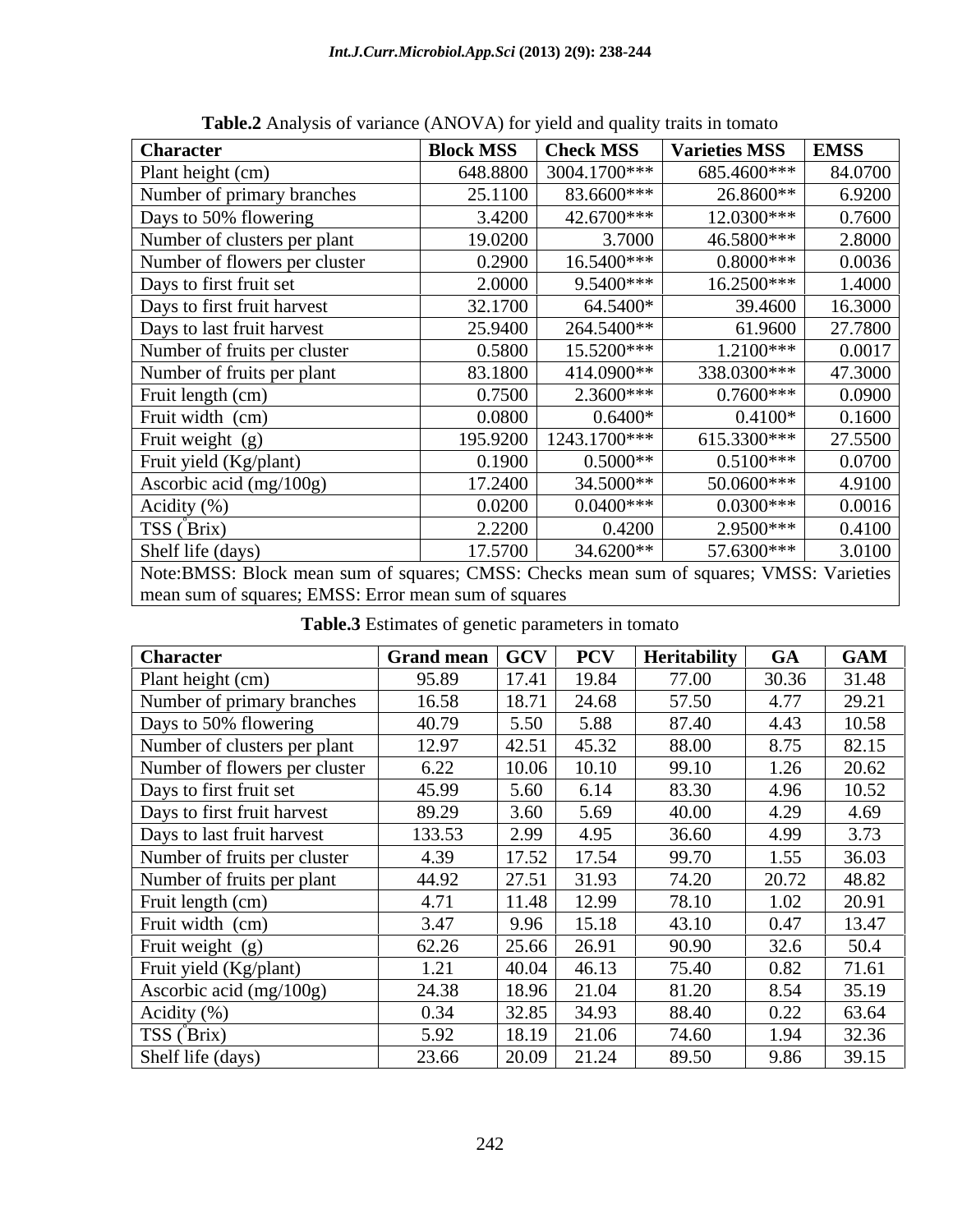Moderate values of heritability (30-60) has Nevertheless, they could be improved by been observed for number of primary selection based on phenotypic Singh (2005) for days to 50% flowering, performance would be reliable.

Genetic advance as percent mean (GAM) Mayavel *et al*. (2005) for number of *i.e*., genetic gain ranged from 3.73 to flowers per cluster and number of fruits 82.15. High genetic gain  $(>20\%)$  was observed for plant height, number of primary branches per plant, number of *al*. (2007) for acidity, ascorbic acid and clusters per plant, number of flowers per cluster, number of fruits per cluster, number of fruits per plant, fruit length, Acknowledgements fruit weight, fruit yield, ascorbic acid, acidity, TSS and shelf life. Moderate genetic gain (10-20%) was observed for Dr. Y. S. R. Horticultural University, days to 50% flowering, days to first fruit Rajendranagar, Hyderabad and National set, and fruit width. Low genetic gain Bureau of Plant Genetic Resources  $(<10\%)$  was observed for days to first fruit

High heritability along with high genetic gain were noticed for plant height, number<br>References of clusters per plant, number of flowers per cluster, number of fruits per cluster, Anonymous. 2009. FAOSTAT number of fruits per plant, fruit length, had batabase. fruit weight, fruit yield per plant, ascorbic acid, acidity, TSS and shelf life which might be assigned to additive gene effect governing their inheritance and phenotypic selection for their improvement could be achieved by simple method like pure line<br>Aradhana, J.C., and Singh, J.P. or mass selection or bulk or SSD method  $\frac{2003}{2003}$  Studied on constitution Following hybridization and selection in and selection in tomato. Progressive early generations. High estimates of heritability coupled with low genetic gain were observed for days to 50% flowering  $\frac{1}{2005}$  Veriability studies in tomato and days to first fruit set which might be (*Lycopersicon esculentum* Mill.) attributed to non additive gene action controlling their expression and simple Montens when the initial initial (31-6) We is the ended by increase the results in the selection of the results in the selection of the results of plane above the plane is the first the selection of the selection of the s

branches per plant, days to first fruit utilization of transgressive segregants in harvest, days to last fruit harvest and fruit heterosis breeding programme. The results width. High values of heritability for the are in accordance with Singh (2009) for traits clarified that they were least affected plant height, Aradhana and Singh (2003) by environmental modification and for number of primary branches per plant, development of hybrid varieties or Singh (2005) for days to 50% flowering, Arunkumar and Veeraragavathatham (2005) for number of clusters per plant, per cluster, Singh (2009) for number of fruits per plant and fruit yield, Kumari *et*  TSS.

# **Acknowledgements**

harvest and days to last fruit harvest. providing the germplasm, laboratory and I am thankful to College of Horticulture, Regional Station (NBPGR), Hyderabad for other facilities for conducting the research.

# **References**

- Anonymous. 2009. FAOSTAT Database.
- Ara, A., Rajnarayan, Nazeer Ahmed. and Khan, S.H. 2009. Genetic variability and selection parameters for yield and quality attributes in tomato. Indian .J. Horti. 66(1): 73-78.
- Aradhana, J.C., and Singh, J.P. 2003. Studied on genetic variability in tomato. Progressive Horti. 35(2):179-182.
- Arun Kumar, R., and Veeraragavathatham. 2005. Variability studies in tomato (*Lycopersicon esculentum* Mill.) genotypes under green house and open conditions in different seasons. South Indian Horti*.* 53(1-6): 18-24.